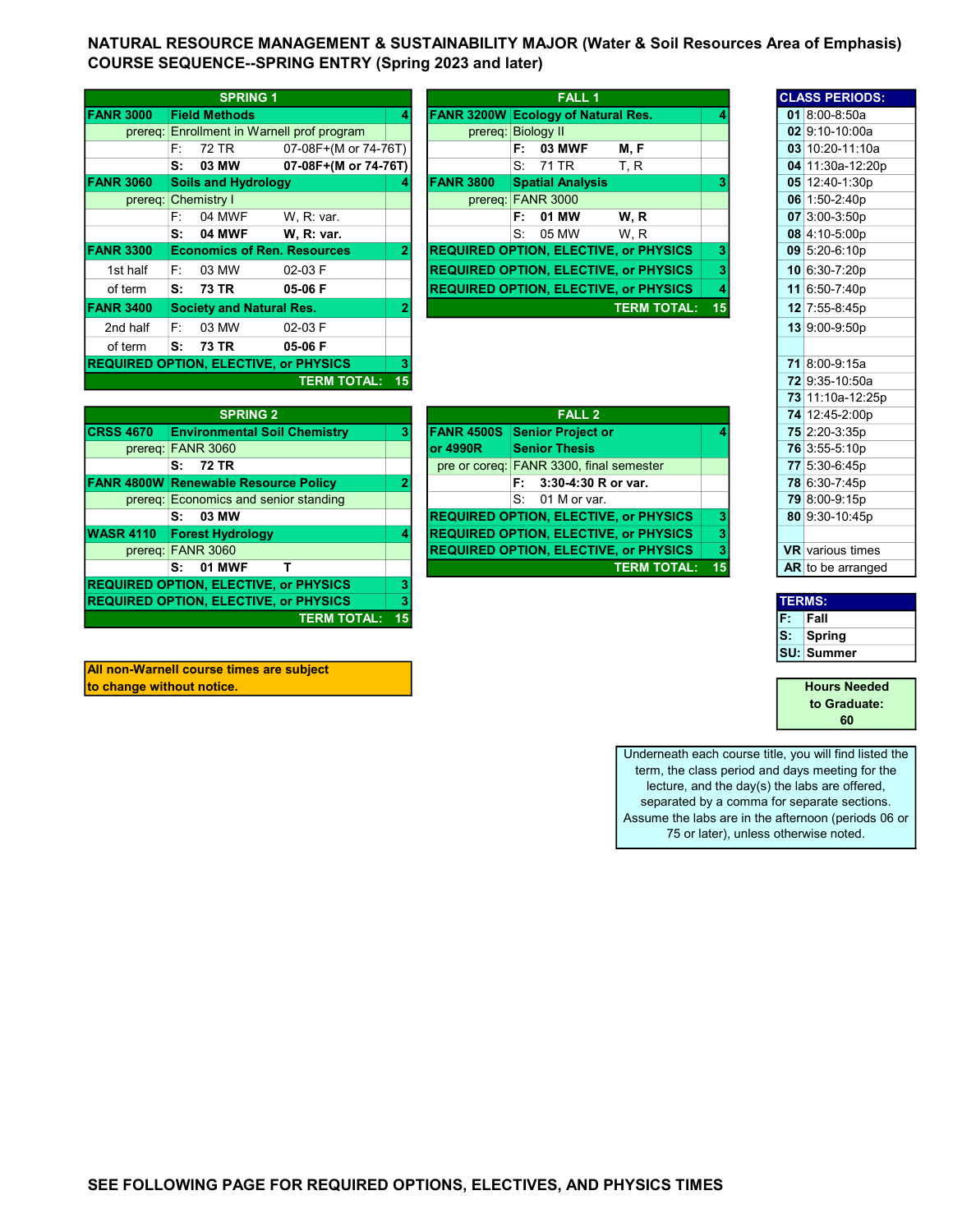## NATURAL RESOURCE MANAGEMENT & SUSTAINABILITY MAJOR (Water & Soil Resources Area of Emphasis) COURSE SEQUENCE--SPRING ENTRY (continued)

| <b>OPTIONS &amp; ELECTIVES:</b> |                                          |                |                  | Water & Soil Resources Electives (9 hrs)   |         | <b>CLASS PERIODS:</b> |
|---------------------------------|------------------------------------------|----------------|------------------|--------------------------------------------|---------|-----------------------|
|                                 | <b>REQUIRED OPTION #1 (choose TWO)</b>   |                | ICOFA 5301       | <b>Comm Soils &amp; Site Devel.</b>        |         | 01 $8:00-8:50a$       |
| <b>CRSS 4600</b>                | <b>Soil Physics</b>                      |                |                  | prereq: FANR 3060 and COFA 5001            |         | $02$ 9:10-10:00a      |
|                                 | prereq: FANR 3060, Calculus, & Physics I |                |                  | $S: 02$ MWF<br>м                           |         | 03 10:20-11:10a       |
| also online                     | <b>05 MWF</b><br>ls:<br>74-75 R          |                | <b>CRSS 2010</b> | <b>Crop Science</b>                        |         | 04 11:30a-12:20p      |
| <b>GEOL 4220</b>                | <b>Hydrogeology</b>                      | 31             | prereq: none     |                                            |         | 05 12:40-1:30p        |
| prereq: none                    |                                          |                | <b>CRSS 3540</b> | Soil Morphology & Interp.                  | $1 - 3$ | <b>06</b> 1:50-2:40p  |
|                                 | <b>74 TR</b><br>F.                       |                |                  | prereg: permission of department           |         | $07 \, 3:00 - 3:50p$  |
| <b>WASR 4500</b>                | Quant. Methods in Hydrology              | 3 <sup>1</sup> | <b>CRSS 4540</b> | <b>Pedology</b>                            |         | 08 4:10-5:00p         |
|                                 | prereq: FANR 3060                        |                |                  | prereq: FANR 3060                          |         | 09 5:20-6:10p         |
|                                 | 72 TR<br>F:                              |                | <b>CRSS 4580</b> | <b>Soil Erosion &amp; Conservation</b>     |         | 10 6:30-7:20p         |
|                                 |                                          |                |                  | prereq: FANR 3060                          |         | 11 6:50-7:40p         |
|                                 | <b>REQUIRED OPTION #2 (choose ONE)</b>   |                | <b>CRSS 4600</b> | <b>Soil Physics</b>                        |         | 12 7:55-8:45p         |
| <b>CRSS 4540</b>                | Pedology                                 |                |                  | prereq: FANR 3060, Calculus, and Physics I |         | 13 9:00-9:50p         |
|                                 | prereq: FANR 3060                        |                | <b>CRSS 4610</b> | <b>Soil Microbiology</b>                   |         |                       |
|                                 | $C_1$ $D_2$ $MME$<br>07.00 M             |                | nrorog: nono     |                                            |         | 740000450             |

| <b>03 MWF</b><br>07-09 M<br>s:                 |           | prereg: none      |                                           |  | <b>71</b> 8:00-9:15a  |
|------------------------------------------------|-----------|-------------------|-------------------------------------------|--|-----------------------|
| l^reg'd for cert as soil classifier in Georgia |           | $EHSC$ 4310       | <b>Environmental Microbiology</b>         |  | <b>72</b> 9:35-10:50a |
| <b>GEOG 3010</b><br>General Geomorphology      | <b>21</b> |                   | prereg: MIBO 3000 or 3500                 |  | 73 11:10a-12:25p      |
| prered: none                                   |           | <b>IEHSC 4350</b> | <b>Environmental Chemistry</b>            |  | 74 12:45-2:00p        |
| 73 TR                                          |           |                   | prereq: Organic Chemistry I & Precalculus |  | 75 2:20-3:35p         |

|                  | <b>REQUIRED OPTION #3 (choose ONE)</b> |         |   |                  | <b>EHSC 4490 Environmental Toxicology</b> |  |               | 77 5:30-6:45p         |
|------------------|----------------------------------------|---------|---|------------------|-------------------------------------------|--|---------------|-----------------------|
| <b>CRSS 4610</b> | <b>Soil Microbiology</b>               |         | 3 |                  | prereg: Organic Chemistry I & Biology II  |  |               | 78 6:30-7:45p         |
| prereq: none     |                                        |         |   | <b>EHSC 4610</b> | <b>Water Pollution &amp; Health</b>       |  |               | 79 8:00-9:15p         |
|                  | 02 MW<br>F: .                          | 06-07 F |   |                  | prereg: FANR 3060                         |  |               | 80 9:30-10:45         |
| <b>EHSC 4310</b> | <b>Environmental Microbiology</b>      |         | 4 | <b>FORS 3010</b> | <b>Dendrology</b>                         |  |               |                       |
|                  | prereq: MIBO 3000 or 3500              |         |   | prereg:          | <b>Biology II</b>                         |  |               | <b>VR</b> various tim |
|                  | S: 72 TR                               | 06-08 W |   |                  | F: 73 TR<br>T. W. R                       |  |               | <b>AR</b> to be arran |
| <b>WASR 4310</b> | <b>Freshwater Ecosystems</b>           |         | 4 |                  | S: 72 TR<br><b>T. W. R.</b>               |  |               |                       |
|                  | prereq: FANR 3200W                     |         |   | <b>GEOG 3010</b> | <b>General Geomorphology</b>              |  | <b>TERMS:</b> |                       |
|                  | <b>02 MWF</b><br>F: .                  | 06-08 M |   | prereq: none     |                                           |  |               | $F:$ Fall             |

|                  | <b>COMPUTER PROGRAMMING OPTION (choose 1)</b> |   | prereq: none     |                                                   |   |
|------------------|-----------------------------------------------|---|------------------|---------------------------------------------------|---|
| <b>CSCI 1301</b> | <b>Intro to Computing</b>                     | 4 |                  | <b>GEOG 4300 Data Science in Geography</b>        | 3 |
|                  | prereq: Precalculus                           |   | coreg: none      |                                                   |   |
|                  | 72, 73, 74, or 75 TR*<br>F: .                 |   |                  | GEOG 4330 Aerial Photos & Interp                  |   |
|                  | s:<br>72, 73, 74, or 75 TR*                   |   | prereq: none     |                                                   |   |
|                  | SU: also offered                              |   |                  | <b>GEOG 4350 Remote Sensing of Envir.</b>         | 3 |
|                  | Amany labs are offered at various times       |   |                  | prereq: GEOG 4330                                 |   |
| <b>CSCI 1360</b> | <b>Informatics &amp; Data Analytics</b>       | 4 |                  | <b>GEOL 3010 Earth Materials</b>                  | 4 |
|                  | prereq: Precalculus                           |   |                  | prereq: Chemistry I                               |   |
|                  | S: 76 TR<br>08 W                              |   |                  | <b>GEOL 3020 Surficial &amp; Near-Surf, Proc.</b> |   |
| <b>CSCI 2150</b> | <b>Intro to Computational Science</b>         | 4 |                  | prereq: GEOL 1121 or 1250                         |   |
|                  | prereq: Precalculus                           |   |                  | pre or coreg: GEOL 1122 or 1260                   |   |
| even years       | 08 MW or 73 TR<br>S: 72 TR                    |   | $ GEOL 4110$ $ $ | <b>Principles of Geochemistry</b>                 |   |
| <b>FANR 4700</b> | <b>Computational Plant Science</b>            | 3 |                  | prereq: Chemistry II & GEOL 3010                  |   |
|                  | prereg: STAT 2000 or BIOS 2010                |   |                  |                                                   |   |
|                  | AR.<br>s:                                     |   |                  |                                                   |   |

| <b>PHYSICS I</b>    |    |                  |         |  |  |  |  |  |  |  |
|---------------------|----|------------------|---------|--|--|--|--|--|--|--|
| <b>PHYS 1111</b>    |    | <b>Physics I</b> |         |  |  |  |  |  |  |  |
| prereq: Precalculus |    |                  |         |  |  |  |  |  |  |  |
|                     | F: | <b>06 MWF</b>    | various |  |  |  |  |  |  |  |
|                     | F: | 07 MWF           | various |  |  |  |  |  |  |  |
|                     | F: | 72 TR            | various |  |  |  |  |  |  |  |
|                     | F: | 73 TR            | various |  |  |  |  |  |  |  |
|                     | s: | <b>06 MWF</b>    | various |  |  |  |  |  |  |  |
|                     | s: | 07 MWF           | various |  |  |  |  |  |  |  |
|                     |    | SU: also offered |         |  |  |  |  |  |  |  |

All non-Warnell course times are subject to change without notice.

| <b>OPTIONS &amp; ELECTIVES:</b> |                                               |   |                                  | <b>Water &amp; Soil Resources Electives (9 hrs)</b> |         |               | <b>CLASS PERIODS:</b>           |
|---------------------------------|-----------------------------------------------|---|----------------------------------|-----------------------------------------------------|---------|---------------|---------------------------------|
|                                 | <b>REQUIRED OPTION #1 (choose TWO)</b>        |   | <b>COFA 5301</b>                 | <b>Comm Soils &amp; Site Devel.</b>                 | 4       |               | 01 $8:00-8:50a$                 |
| <b>CRSS 4600</b>                | <b>Soil Physics</b>                           | 4 |                                  | prereg: FANR 3060 and COFA 5001                     |         |               | 02 9:10-10:00a                  |
|                                 | prereq: FANR 3060, Calculus, & Physics I      |   |                                  | S: 02 MWF<br>M                                      |         |               | 03 10:20-11:10a                 |
| also online                     | <b>05 MWF</b><br>74-75 R<br>S:                |   | <b>CRSS 2010</b>                 | <b>Crop Science</b>                                 | 3       |               | 04 11:30a-12:20p                |
| <b>GEOL 4220</b>                | Hydrogeology<br>none                          | 3 | prereq: none<br><b>CRSS 3540</b> | Soil Morphology & Interp.                           | $1 - 3$ |               | 05 12:40-1:30p<br>U6 1:50-2:40p |
| prereq:                         | F:<br><b>74 TR</b>                            |   |                                  |                                                     |         |               | 07 3:00-3:50p                   |
|                                 |                                               |   |                                  | prereq: permission of department                    |         |               |                                 |
| <b>WASR 4500</b>                | <b>Quant. Methods in Hydrology</b>            | 3 | <b>CRSS 4540</b>                 | <b>Pedology</b>                                     | 3       |               | 08 4:10-5:00p                   |
|                                 | prereg: FANR 3060                             |   |                                  | prereq: FANR 3060                                   |         |               | 09 5:20-6:10p                   |
|                                 | F:<br>72 TR                                   |   | <b>CRSS 4580</b>                 | <b>Soil Erosion &amp; Conservation</b>              | 3       |               | 10 6:30-7:20p                   |
|                                 |                                               |   |                                  | prereq: FANR 3060                                   |         |               | 11 6:50-7:40p                   |
|                                 | <b>REQUIRED OPTION #2 (choose ONE)</b>        |   | <b>CRSS 4600</b>                 | <b>Soil Physics</b>                                 | 3       |               | 12 7:55-8:45p                   |
| <b>CRSS 4540</b>                | Pedology                                      | 3 |                                  | prereg: FANR 3060, Calculus, and Physics I          |         |               | 13 9:00-9:50p                   |
|                                 | prereq: FANR 3060                             |   | <b>CRSS 4610</b>                 | <b>Soil Microbiology</b>                            | 3       |               |                                 |
|                                 | 07-09 M<br>s:<br>03 MWF                       |   | prereq: none                     |                                                     |         |               | 71 8:00-9:15a                   |
|                                 | ^req'd for cert as soil classifier in Georgia |   | <b>EHSC 4310</b>                 | <b>Environmental Microbiology</b>                   | 4       |               | 72 9:35-10:50a                  |
| <b>GEOG 3010</b>                | <b>General Geomorphology</b>                  | 3 |                                  | prereq: MIBO 3000 or 3500                           |         |               | 73 11:10a-12:25p                |
| prereq: none                    |                                               |   | <b>EHSC 4350</b>                 | <b>Environmental Chemistry</b>                      | 3       |               | 74 12:45-2:00p                  |
|                                 | F.<br><b>73 TR</b>                            |   |                                  | prereg: Organic Chemistry I & Precalculus           |         |               | 75 2:20-3:35p                   |
|                                 |                                               |   |                                  | pre or coreg: STAT 2000 or BIOS 2010                |         |               | 76 3:55-5:10p                   |
|                                 | <b>REQUIRED OPTION #3 (choose ONE)</b>        |   | <b>EHSC 4490</b>                 | <b>Environmental Toxicology</b>                     | 3       |               | 77 5:30-6:45p                   |
| <b>CRSS 4610</b>                | <b>Soil Microbiology</b>                      | 3 |                                  | prereq: Organic Chemistry I & Biology II            |         |               | 78 6:30-7:45p                   |
| prereq: none                    |                                               |   | <b>EHSC 4610</b>                 | <b>Water Pollution &amp; Health</b>                 | 3       |               | 79 8:00-9:15p                   |
|                                 | 06-07 F<br>F:<br>02 MW                        |   |                                  | prereq: FANR 3060                                   |         |               | 80 9:30-10:45p                  |
| <b>EHSC 4310</b>                | <b>Environmental Microbiology</b>             | 4 | <b>FORS 3010</b>                 | <b>Dendrology</b>                                   | 3       |               |                                 |
|                                 | prereq: MIBO 3000 or 3500                     |   |                                  | prereq: Biology II                                  |         |               | <b>VR</b> various times         |
|                                 | S: 72 TR<br>06-08 W                           |   |                                  | F:<br>73 TR<br>T, W, R                              |         |               | AR to be arranged               |
| <b>WASR 4310</b>                | <b>Freshwater Ecosystems</b>                  | 4 |                                  | 72 TR<br><b>T. W. R</b><br>s:                       |         |               |                                 |
|                                 | prereq: FANR 3200W                            |   | <b>GEOG 3010</b>                 | <b>General Geomorphology</b>                        | 3       | <b>TERMS:</b> |                                 |
|                                 | 02 MWF<br>06-08 M<br>F:                       |   | prereq: none                     |                                                     |         | F.            | Fall                            |
|                                 |                                               |   | <b>GEOG 4060</b>                 | <b>Field Mthds: Monitor &amp; Assess</b>            | 3       | S.            | <b>Spring</b>                   |
|                                 | <b>COMPUTER PROGRAMMING OPTION (choose 1)</b> |   | prereq: none                     |                                                     |         |               | <b>SU: Summer</b>               |
| <b>CSCI 1301</b>                | <b>Intro to Computing</b>                     | 4 | <b>GEOG 4300</b>                 | <b>Data Science in Geography</b>                    | 3       |               |                                 |
|                                 | prereq: Precalculus                           |   | coreq: none                      |                                                     |         |               | <b>Hours Needed</b>             |
|                                 | F:<br>72, 73, 74, or 75 TR*                   |   | <b>GEOG 4330</b>                 | <b>Aerial Photos &amp; Interp</b>                   | 3       |               | to Graduate:                    |
|                                 | 72, 73, 74, or 75 TR*<br>s:                   |   | prereq: none                     |                                                     |         |               | 60                              |
|                                 | SU: also offered                              |   | <b>GEOG 4350</b>                 | <b>Remote Sensing of Envir.</b>                     | 3       |               |                                 |
|                                 | Amany labs are offered at various times       |   |                                  | prereq: GEOG 4330                                   |         |               |                                 |
| <b>CSCI 1360</b>                | <b>Informatics &amp; Data Analytics</b>       | 4 | <b>GEOL 3010</b>                 | <b>Earth Materials</b>                              | 4       |               |                                 |
|                                 | prereg: Precalculus                           |   |                                  | prereg: Chemistry I                                 |         |               |                                 |
|                                 | 08 W<br>76 TR<br>s:                           |   | <b>GEOL 3020</b>                 | <b>Surficial &amp; Near-Surf, Proc.</b>             | 4       |               |                                 |
| <b>CSCI 2150</b>                | <b>Intro to Computational Science</b>         | 4 |                                  | prereq: GEOL 1121 or 1250                           |         |               |                                 |
|                                 | prereq: Precalculus                           |   |                                  | pre or coreq: GEOL 1122 or 1260                     |         |               |                                 |
| even years                      | S:<br><b>72 TR</b><br>08 MW or 73 TR          |   | <b>GEOL 4110</b>                 | <b>Principles of Geochemistry</b>                   | 3       |               |                                 |
| <b>FANR 4700</b>                | <b>Computational Plant Science</b>            | 3 |                                  | prereq: Chemistry II & GEOL 3010                    |         |               |                                 |

|    | <b>CLASS PERIODS:</b>   |
|----|-------------------------|
| 01 | $8:00 - 8:50a$          |
|    | 02 9:10-10:00a          |
|    | 03 10:20-11:10a         |
|    | 04 11:30a-12:20p        |
|    | 05 12:40-1:30p          |
|    | U6 1:50-2:40p           |
|    | 07 3:00-3:50p           |
| 08 | 4:10-5:00p              |
| 09 | $5:20-6:10p$            |
| 10 | 6:30-7:20p              |
| 11 | 6:50-7:40p              |
| 12 | 7:55-8:45p              |
| 13 | 9:00-9:50p              |
|    |                         |
| 71 | 8:00-9:15a              |
| 72 | 9:35-10:50a             |
|    | 73 11:10a-12:25p        |
|    | 74 12:45-2:00p          |
| 75 | 2:20-3:35p              |
| 76 | $3:55-5:10p$            |
| 77 | 5:30-6:45p              |
|    | 78 6:30-7:45p           |
| 79 | 8:00-9:15p              |
| 80 | 9:30-10:45p             |
|    |                         |
|    | <b>VR</b> various times |
|    | AR to be arranged       |
|    |                         |
|    | <b>TFRMS</b>            |

| F.<br>Fall        |  |
|-------------------|--|
| S.<br>Spring      |  |
| <b>SU: Summer</b> |  |

| <b>Hours Needed</b> |
|---------------------|
| to Graduate:        |
| 60                  |